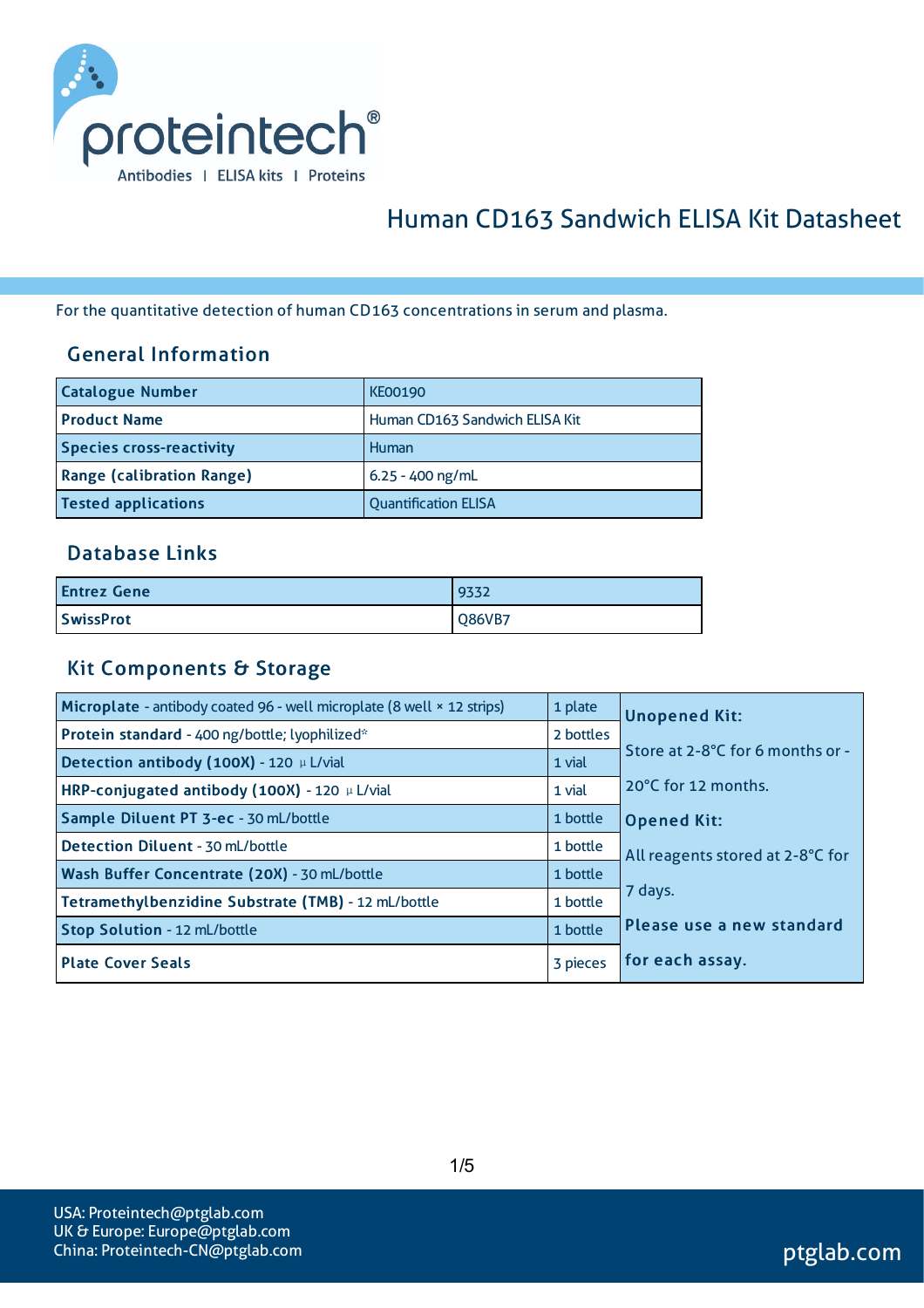#### NB: Do not use the kit after the expiration date.

Sample Diluent PT 3-ec is for protein standard and samples.

Detection Diluent is for Detection antibody and HRP-conjugated antibody.

\*Add 1mL Sample Diluent PT 3-ec in protein standard. Thisreconstitution gives a stock solution of 400 ng/mL.



### Product Description

KE00190 is a solid phase sandwich Enzyme Linked-Immuno-Sorbent Assay (Sandwich ELISA). The CD163 ELISA kit isto be used to detect and quantify protein levels of endogenous CD163. The assay recognizes human CD163. An antibody specific for CD163 has been pre-coated onto the microwells. The CD163 protein in samples is captured by the coated antibody after incubation. Following extensive washing, another antibody specific for human CD163 is added to detect the captured human CD163 protein. Forsignal development, horseradish peroxidase (HRP)-conjugated antibody is added, followed by Tetramethyl-benzidine (TMB) reagent. Solution containing sulfuric acid is used to stop color development and the color intensitywhich is proportional to the quantity of bound protein is measurable at 450 nm with the correction wavelength set at 630 nm.

#### Background

CD163, also known as M130, is a membrane glycoprotein which belongs to the scavenger receptor superfamily. It is an acute phase-regulated and signal-inducing macrophage protein expressed exclusively in monocytes and tissue macrophages. CD163 mediates endocytosis of haptoglobin-haemoglobin complexes. The uptake of haptoglobin by macrophages contributes to the recycling of iron and also to the inflammatory response. Soluble CD163 (sCD163), as a result of ectodomain shedding during inflammatory activation of macrophages, circulatesin blood and has been suggested as a plasma/serum marker for macrophage activity.

#### Sample Preparation

The serum or plasma samples may require proper dilution to fall within the range of the assay. A range of dilutions like 1:2, 1:4 is suggested according to the individual samples.

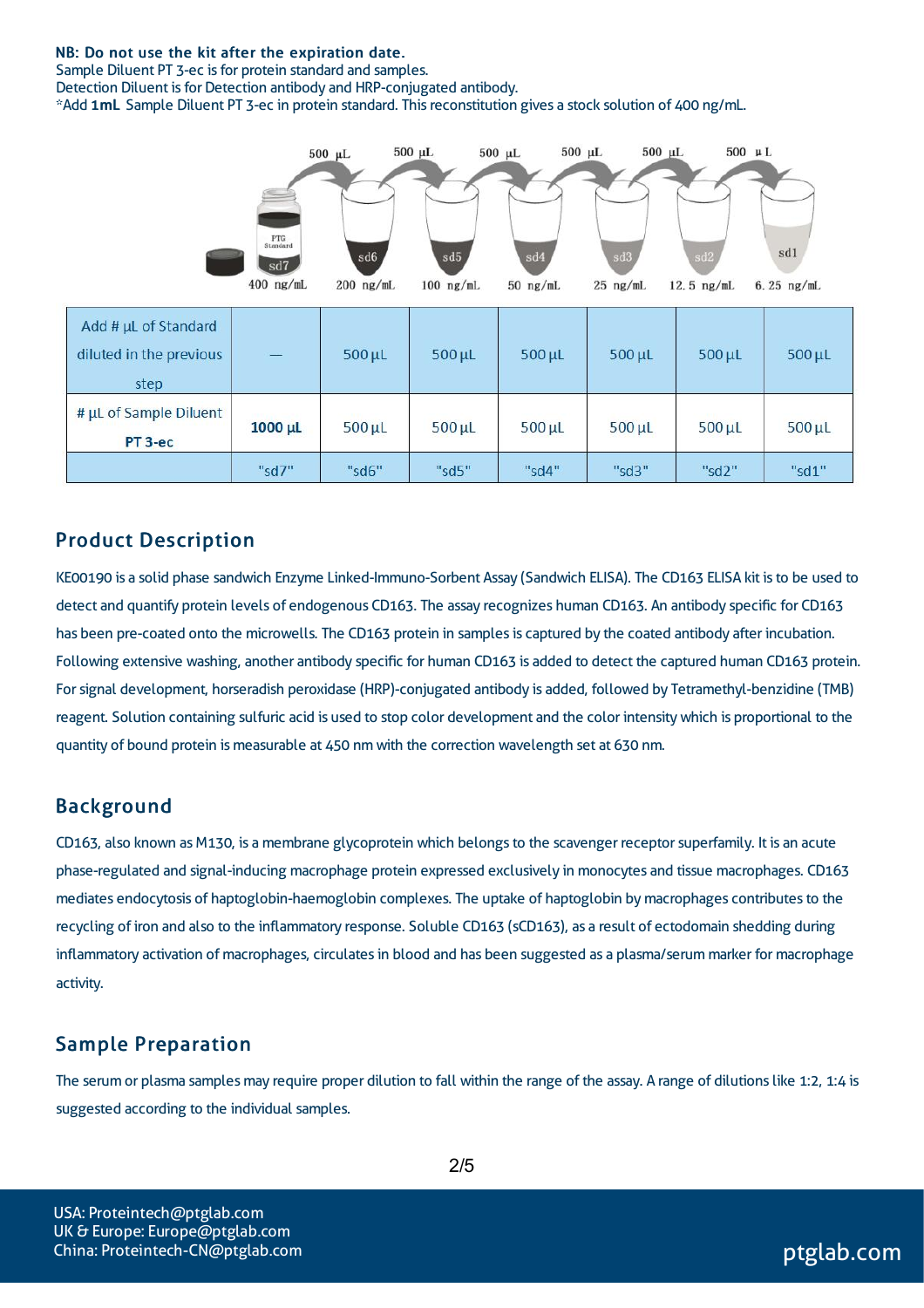### Safety Notes

This product is sold for lab research and development use ONLY and not for use in humans or animals. Avoid any skin and eye contact with Stop Solution and TMB. In case of contact, wash thoroughly with water.

### Assay Procedure Summary

| <b>Step</b> | Reagent                                                                                          | Volume        | <b>Incubation</b> | Wash        | <b>Notes</b>                 |  |
|-------------|--------------------------------------------------------------------------------------------------|---------------|-------------------|-------------|------------------------------|--|
|             | <b>Standard and Samples</b>                                                                      | $100$ $\mu$   | 120 min           | 4 times     | Cover Wells incubate at 37°C |  |
| 2           | <b>Diluent Antibody Solution</b>                                                                 | $100$ $\mu$   | $60 \text{ min}$  | 4 times     | Cover Wells incubate at 37°C |  |
|             | <b>Diluent HRP Solution</b>                                                                      | $100$ $\mu$ L | 40 min            | 4 times     | Cover Wells incubate at 37°C |  |
| 4           | <b>TMB Substrate</b>                                                                             | $100$ $\mu$   | 15-20 min         | Do not wash | Incubate in the dark at 37°C |  |
|             | <b>Stop Solution</b>                                                                             | $100$ $\mu$   | 0 min             | Do not wash | $\overline{\phantom{a}}$     |  |
| 6           | Read plate at 450 nm and 630 nm immediately after adding Stop solution. DO NOT exceed 5 minutes. |               |                   |             |                              |  |

### Example data

These standard curves are provided for demonstration only. A standard curve should be generated for each set of samples assayed.



| (ng/mL) | 0.D            | <b>Average</b> | Corrected |
|---------|----------------|----------------|-----------|
| O       | 0.057<br>0.058 | 0.058          |           |
| 6.25    | 0.214<br>0.198 | 0.206          | 0.149     |
| 12.5    | 0.371<br>0.340 | 0.356          | 0.298     |
| 25      | 0.614<br>0.661 | 0.638          | 0.580     |
| 50      | 1.013<br>1.007 | 1.010          | 0.953     |
| 100     | 1.588<br>1.535 | 1.562          | 1.504     |
| 200     | 2.168<br>2.185 | 2.177          | 2.119     |
| 400     | 2.589<br>2.675 | 2.632          | 2.575     |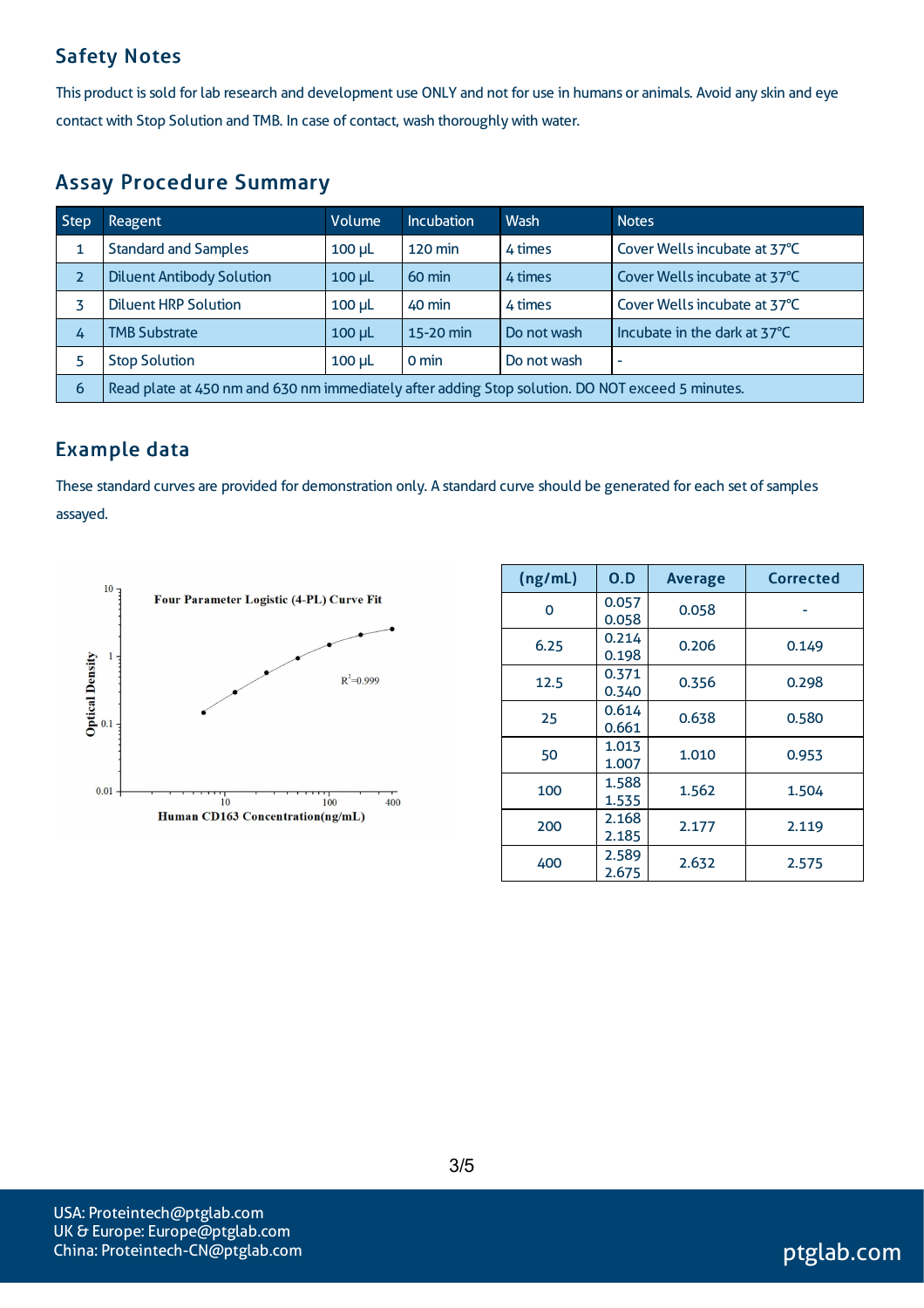### Precision

Intra-assay Precision (Precision within an assay) Three samples of known concentration were tested 20 times on one plate to assessintra-assay precision.

Inter-assay Precision (Precision between assays) Three samples of known concentration were tested in 24 separate assaysto assessinter-assay precision.

| <b>Intra-assay Precision</b> |    |              |           | <b>Inter-assay Precision</b> |  |        |    |              |           |     |
|------------------------------|----|--------------|-----------|------------------------------|--|--------|----|--------------|-----------|-----|
| Sample                       | n  | Mean (ng/mL) | <b>SD</b> | $CV\%$                       |  | Sample | n  | Mean (ng/mL) | <b>SD</b> | CV% |
|                              | 20 | 44.3         | 1.2       | 2.8                          |  |        | 24 | 50.9         | 3.7       | 7.2 |
| ∠                            | 20 | 64.2         | 1.7       | 2.7                          |  |        | 24 | 76.4         | 6.2       | 8.1 |
|                              | 20 | 195.9        | 6.7       | 3.4                          |  |        | 24 | 247.5        | 21.3      | 8.6 |

### Recovery

The recovery of CD163 spiked to three different levels in four samples throughout the range of the assay in various matrices was evaluated.

| Sample Type |     | Average% of Expected | Range (%) |
|-------------|-----|----------------------|-----------|
| Human serum | 1:4 | -90                  | 80-107    |
|             | 1:8 | 97                   | 78-112    |

## Sample Values

Serum and plasma samples from healthy volunteers were evaluated for CD163 in this assay. No medical histories were available

for the donors used in this study.

| Sample Type         | Mean (ng/mL) | Range (ng/mL) |
|---------------------|--------------|---------------|
| Human plasma (n=32) | 233.2        | 71.1-642.9    |
| Human serum (n=24)  | 294.2        | 100.7-789.3   |

### **Sensitivity**

The minimum detectable dose of human CD163 is 1.2 ng/mL. This was determined by adding two standard deviations to the concentration corresponding to the mean O.D. of 20 zero standard replicates.